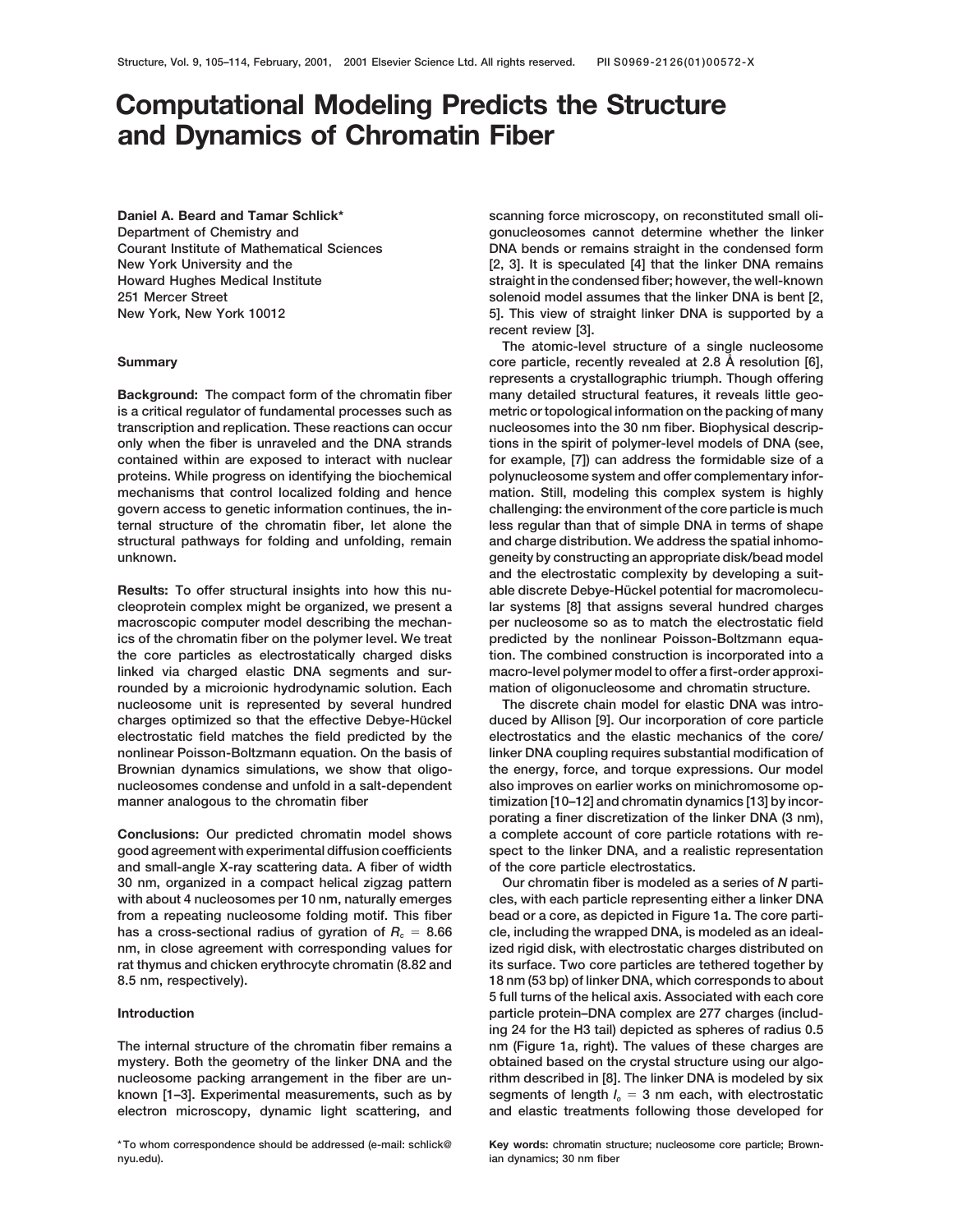

**connected by linker DNA segments. Right: electrostatic parameter- of 18 nm). Trinucleosomes are simulated using 18 parti**ization of a dinucleosome model by Debye-Hückel charges placed<br>
on the core surface. The linker DNA (red beads) carries a uniform<br>
negative charge, and the core particle disks, along with the H3 tail<br>
(which each chain rep modeled by charges distributed over the surface: 253 for each **nucleosome and 24 for the H3 tail. Parameterization of the charges charges; hence, the total number of variables in each**

**(b) A core disk is located at position r***<sup>i</sup>* Free hydrodynamic interactions, modeled by the orthogonal unit vectors {a<sub>i</sub>, b<sub>i</sub>, c<sub>i</sub>}.<br> **Example of the hydrodynamic interactions, modeled by a configu-<br>
(c) The trajectory of the wrapped DNA exiting and entering the c** disk is indicated by  $a_i^+$  and  $a_i^-$ .

**rotate and translate in three dimensions subject to the some, and 48 nucleosome systems require, respecconstraint of its attachment to the linker DNA (Figure 1). tively, 30 min, 100 min, and about 8 hr of CPU time. The mechanics of the elastic coupling between the core particles and linker DNA segments require the fairly Hydrodynamic Properties complex mathematical apparatus outlined in Experi- The translational diffusion coefficient,** *Dt***, of our model**

**ent model since the physical aspects of the H1/chroma- of the center of mass. The center of mass is calculated tin interaction are difficult to quantify. Nor are the full lengths of the core histone tails included, as only the** *i* at time  $n\Delta t$  and  $\rho_i$  is the hydrodynamic radius of portions of the histone chains present in the atomic portions of the histone chains present in the atomic<br>crystal model [6] are considered. Yet even with these  $\qquad$  bead *i*.  $D_t$  is calculated by  $D_t = \frac{N_s \Delta t}{t_s} \sum_{j=1}^{t_s/(N_s \Delta t)} \left( ||\mathbf{r}_{cm}^{(N_s)}$  $p$  ieces missing, this study is to our knowledge the first **of its kind in which the core particle is considered at this**



Figure 2. Calculated versus Experimental Diffusion Coefficients,  $D_t$ , **Plotted as a Function of** *Cs***, the Monovalent Salt Concentration Computed values for dinucleosomes (open circles) and trinucleosomes (open triangles) are estimated based on 10 trajectories of length 100 ns. Error bars indicate standard error of the estimate. Also shown are data adapted from Yao et al. [20] for dinucleosomes (black diamonds) and from Bednar et al. [21] for dinucleosomes (black squares) and trinucleosomes (black circles).**

**level of detail and coupled with a realistic electrostatic treatment.**

## **Results and Discussion**

**BD simulations of polynucleosome systems were performed using a numerical time step of**  $\Delta t = 2$  ps on an **SGI Origin 2000 in serial mode. For the dinucleosome, Figure 1. Chromatin Model 12 hydrodynamic particles represent 2 core particles (a) Left: basic structure of chromatin consisting of core particles and 2 linker chains of 5 beads (with total linker length is described in [8] . system for electrostatic calculations is much greater** (b) A core disk is located at position  $r_i$ , and linker DNA beads are<br>located at  $r_{i-1}$ ,  $r_{i+1}$ , and  $r_{i+2}$ . Associated with each particle is a local<br>coordinate system denoted by the orthogonal unit vectors  $\{a_i, b_i$  $r$  ration-dependent Rotne-Prager tensor; the energy func**tion, forces, propagation protocols, and parameters are as detailed in Experimental Procedures. For calculations** superhelical DNA. We also allow the (rigid) core disk to of 10<sup>4</sup> time steps (0.02 μs), the dinucleosome, trinucleo-

**mental Procedures. system was estimated from the dynamics trajectories Linker histone H1 is not explicitly included in our pres- as a function of salt by the mean square displacements**  $C_{cm}^{n} = \sum_{i=1}^{N} (\rho_{i}^{3} \mathbf{r}_{i}^{n}) / \sum_{i=1}^{N} (\rho_{i}^{3})$ , where  $\mathbf{r}_{i}^{n}$  is position of bead  $\mathcal{V}(\mathsf{6}N_{\mathrm{s}}\Delta t)\Big|$ , where  $t_{\mathrm{s}}$  is the total simulation time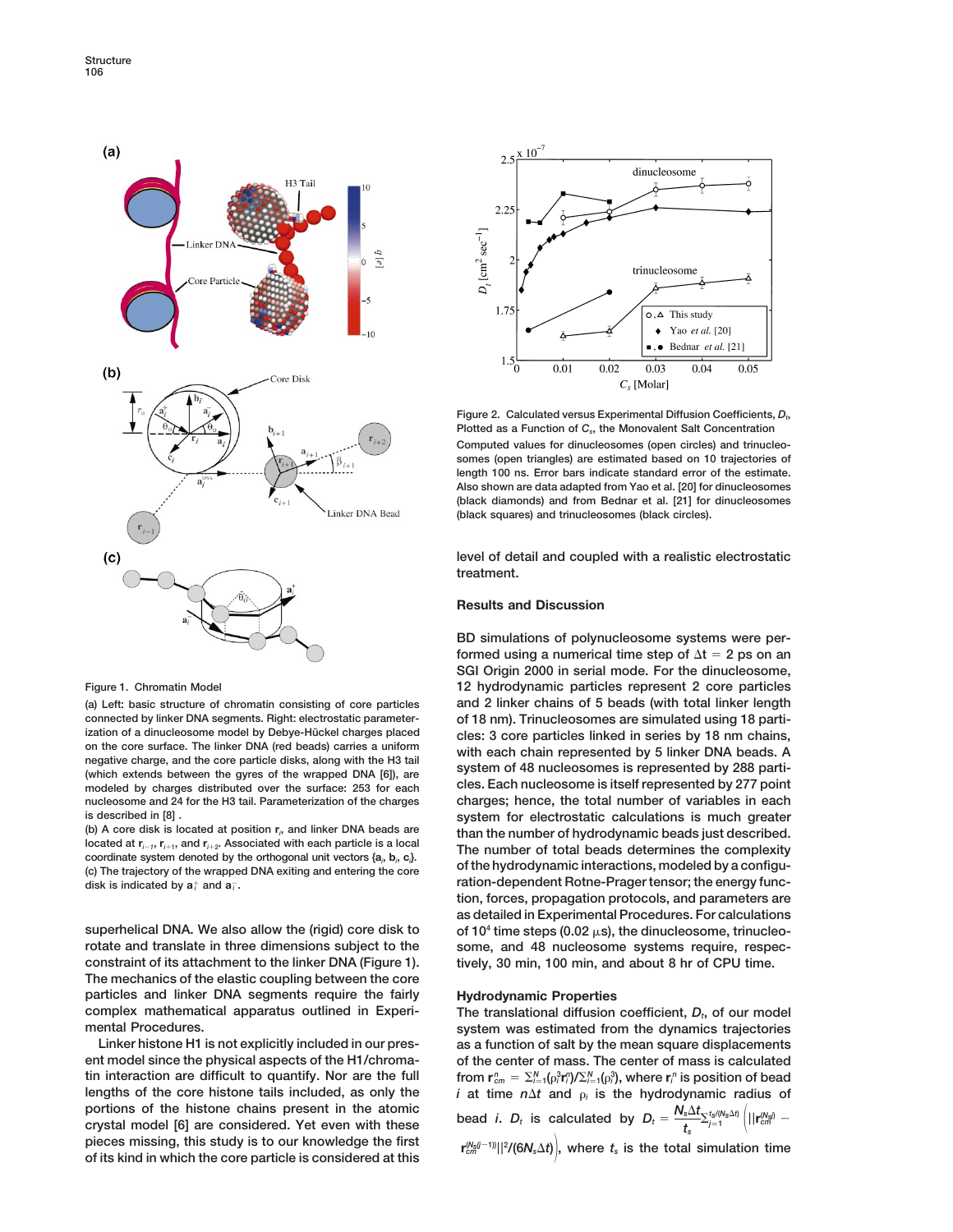





**(a) Simulation snapshots (1 ns intervals over an 8 ns trajectory) of a dinucleosome at the higher salt concentration of**  $C_5 = 0.05$  **M. The core particles are depicted as idealized disks with effective charges distributed on the surface. In the final frame, the linker and core DNA is depicted as a continuous chain. Figure 4. Trinucleosome Folding and Unfolding**

**(b) Snapshots of the dinucleosome at the lower salt concentration (a) Simulation snapshots (1 ns intervals over an 8 ns trajectory) of** of  $C_s = 0.01$  M. The initial structure is the compact for obtained at a trinucleosome at the higher salt concentration of  $C_s = 0.05$  M.

**rotated 90**<sup>8</sup> **relative to the other snapshots. and** *Ns* **is the number of time steps between calculations of mean square displacement. A simulation extending**  $\tau$  to  $t_s = 0.1$   $\mu$ s was used, and  $N_s$  was set to 100 steps. function of  $C_s$  in Figure 2 for dinucleosomes and tri-**A total of 10 independent trajectories was used for each nucleosomes. Also shown are data adapted from Yao estimate. For supercoiled DNA, both experimental and et al. [20] and Bednar et al. [21]. For each system, the**  $s$  imulation work has demonstrated the compaction of computed  $D<sub>f</sub>$  increases with the salt concentration. For long, topologically constrained DNA at high salt [14–18]. dinucleosomes, the experimental measurements of  $D_t$ For chromatin, the details of such salt effects remain range from about  $1.9 \times 10^{-7}$  to  $2.3 \times 10^{-7}$  cm<sup>2</sup> s<sup>-1</sup> **unresolved. Namely, measured diffusion and sedimen- [19–21]. Data measured for chicken erythrocyte dihatable coefficients for dinucleosome particles reveal a inucleosomes** [19] show that D<sub>i</sub> increases approximately **small [19, 20] or negligible [21, 22] increase in these 16% over an 18-fold range in monovalent salt concentra**constants over the limited range of  $C_s = 0.001 - 0.020$  M  $\qquad$  tion:  $1.95 \times 10^{-7}$  cm<sup>2</sup> s<sup>-1</sup> at  $C_s = 0.001$  M to about 2.25  $\times$ **NaCl, but a more pronounced increase for 3–5 oligo-**  $10^{-7}$  cm<sup>2</sup> s<sup>-1</sup> at  $C_s = 0.018$  M. **nucleosome units. Thus, cooperative effects of nucleo- Other measurements [21] show no significant increase** some assembly may lead to changes in tertiary organi-<br>
over a similar range of salt concentration on dinucleo**zation. somes but an increase in** *Dt* **for trinucleosome and larger**

**high salt. (b) Simulation snapshots of the trinucleosome at the lower salt con**centration of  $C_s = 0.01$  M. The initial structure is the compact form of the trinucleosome obtained at  $C_s = 0.05$  M. The final structure is

**The estimated diffusion coefficients are plotted as systems with increasing salt concentration. Conclusions**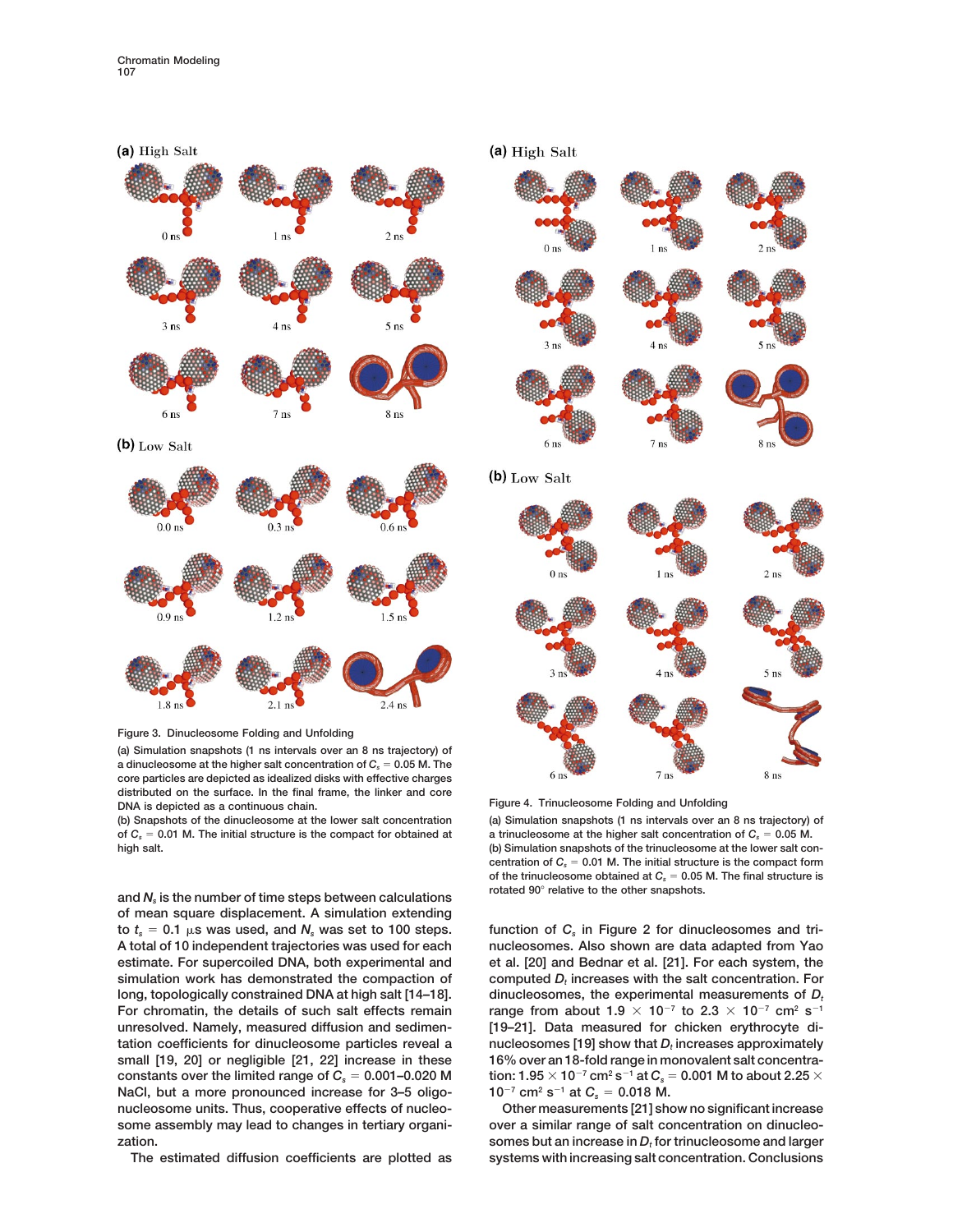

**densed dinucleosome at**  $C_s = 0.05$  **M. The 48 nucleosome system in the middle panel is constructed from the repeating nucleosome seconds into a stable condensed structure in which** motif above. A 50 ns Brownian dynamics trajectory at  $C_s = 0.05$  **linker DNA bending is facilitated by association with the**<br>M, applied to the initial structure, produces the refined structure positively charged H3 tail. Th

**electron microscopy data and other hydrodynamics densed structure.** studies [22], are that the linker remains straight. This Starting from this folded structure at low salt of  $C_s$  = **implies that the dinucleosome is not likely to condense 0.01 M (Figure 3B), the linker DNA straightens and the at high salt concentration and that the salt-dependent dinucleosome adopts an extended form. These salt-**



**increase in trinucleosome mobility is likely due to a collapse in the angle formed by the three core particles [3, 21].**

Our estimates of  $D_t$  show an increase with salt concen**tration for dinucleosomes less drastic than that measured by the first group [19, 20]. The estimates for tri**nucleosomes show a sharp increase in  $D_t$  from  $C_s = 0.02$  $\mathbf{t} \circ \mathbf{C}_s = 0.3 \, \mathsf{M}$ , similar in magnitude to the observations of **the second group [21]. The structural basis for these observations emerges from our folding simulations of dinucleosome and trinucleosome dynamics.**

## **Dinucleosome and Trinucleosome Dynamics**

**Figure 3 shows snapshots from an 8 ns BD trajectory figure 5.** Model for the 30 nm Fiber **Figure 5.** Model for the 30 nm Fiber **Figure 5.** Model for the puckasem folding matif obtained for sep, **Figure 10.01 M**) salt concentrations. At high salt, the Upper panel shows the nucleosome folding motif obtained for con-<br>densed dinucleosome at C<sub>r</sub> = 0.05 M. The 48 nucleosome system **and dinucleosome spontaneously folds in just a few nano-**M, applied to the initial structure, produces the refined structure<br>illustrated in the lower panel. The images to the right are side views<br>demonstrating the diameter of the fiber.<br>les for the 30 nm fiber [5, 23, 24], yet t **center distance between the core particles decreases drawn from these measurements, as well as from cryo- from 18 nm (initial structure) to about 16 nm in the con-**

**Figure 6. Instability of the 30 nm Fiber at Low Salt Demonstrated by BD Simulation (a) Using the refined condensed structure ob** $t$ ained at  $C_s = 0.05$  M as the initial condition **(Figure 5), the 48 nucleosome fiber unfolds**  $at C_s = 0.01$  M.

**(b) The low-salt equilibrium structure for the 48 nucleosome fiber obtained by Monte Carlo sampling. A comparison to the high salt condensed fiber (top) reveals a difference of several orders of magnitude. The scale bar is 100 nm.**

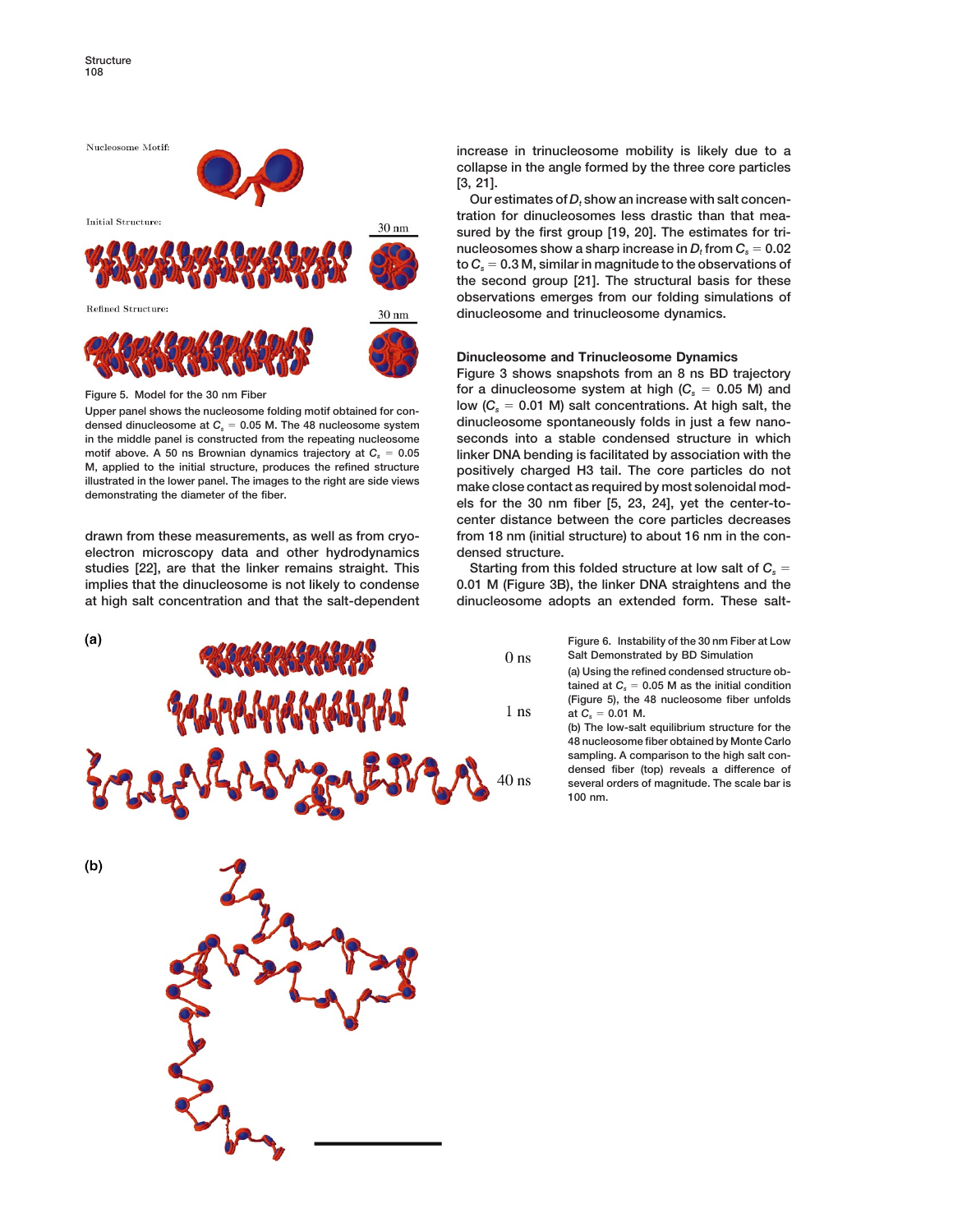dependent structures account for the values of  $D_t$  re**ported in Figure 2.**

The folding snapshots for a trinucleosome at  $C_s =$ **0.05 M in Figure 4a show again how the linker DNA bends to optimize contacts with the H3 tail. In the final structure, both the bending of linker DNA and the centerto-center distance of consecutive core particles are similar to those observed for the dinucleosome at high salt. Thus, the mechanism of condensation is analogous, al**though the salt-dependent increase in  $D_t$  is more appar**ent for trinucleosomes than dinucleosomes. The core particles do not contact one another, and the final structure shown in Figure 4a remains relatively stable. At low salt (Figure 4B), this compact trinucleosome unfolds quickly, with the linkers straightening and the distance between core particles increasing.**

## **A Model for the 30 nm Fiber**

**From the condensed structural motif of the dinucleo**some (Figure 5, top), we construct a model for the con-<br>densed structure of larger polynucleosome systems.<br>Namely, the position of the second core particle  $(r_6)$  is<br>determined relative to the location and orientation of determined relative to the location and orientation of<br>the first core particle  $(r_1)$  according to  $r_6 = r_1 + (16.2$ <br>according to the Debye formula [50]:  $I(s) = \sum_{i,j} f_i(s) f_i(s)$  sin  $2\pi s r_{ij}$ angles  $\alpha = -3.13$ ,  $\beta = 1.87$ , and  $\gamma = 3.73$  radians. The **somes per turn. The refined structure obtained from a tion are shown as constant are shown as constant are shown as clarity. clarity. 50 ns BD trajectory based on this initial model increases the compaction of the fiber as a given core particle is brought into close proximity to its third neighbor in both directions along the chain. The core/core binding inter- Small Angle X-Ray Scattering actions, due to favorable electrostatic interactions be- These structural predictions of the chromatin fiber at tween the core surfaces, form a chain that wraps around high and low salt can also be compared to small-angle the fiber in a left-handed helix. X-ray scattering profiles for the 48 nucleosome chroma-**

**of about 4 nucleosomes per 10 nm and a cross-sectional tion to Figure 7) The computed profiles are plotted in radius of gyration of** *Rc* 5 **8.66 nm. The predicted value Figure 7 along with data from [26] (open circles) for rat** of  $R_c$  is strikingly close to experimental measures for rat thymus chromatin as  $log(I(s))$  versus  $s = (2 sin\theta)/\lambda$ , thymus chromatin,  $R_c = 8.82$  nm [25, 26], and chicken where  $\theta$  is the scattering angle,  $\lambda$  is the X-ray wavelength,

As a further test of our predicted fiber structure, we concentration. Each ensemble was obtained via hexamine its behavior at low salt concentration. The fiber Carlo [28] sampling of the configurational space. **Carlo [28] sampling of the configurational space. examine its behavior at low salt concentration. The fiber** unravels at  $C_s = 0.01$  M (Figure 6A), and the higher order<br>organization of the fiber disappears. In the early part of lis observed. This peak corresponds to the mean core **organization of the fiber disappears. In the early part of is observed. This peak corresponds to the mean core** the simulation, the unscreened DNA charges repel one center-to-center distance for the extended structure.<br>
another and the fiber quickly expands, like an accordion. As observed experimentally [25, 26], the peak shifts to another and the fiber quickly expands, like an accordion. **Once the initial instability is relieved, motions are slower higher values of** *s* **as salt concentration increases and**

**Figure 1 of [29].) more ordered than the actual 30 nm fiber.**



 $nm)a_1 + (3.7 \text{ nm})b_1 - (0.8 \text{ nm})c_1$ , with the rotation trans-<br> $(2\pi s r_a)$ , where  $s = (2 \sin \theta)/\lambda$ ,  $\theta$  is the scattering angle, and  $\lambda$  is the **forming**  $\{a_1, b_1, c_1\}$  **to**  $\{a_6, b_6, c_6\}$  **defined by the Euler** X-ray wavelength. For our purpose, each particle in the system was angles  $\alpha = -3.13$ .  $\beta = 1.87$ . and  $\gamma = 3.73$  radians. The treated as a symmetric Ga  $f_i(\mathbf{s}) = R_i^3 \exp[-(\pi s R_i)^2]$ angle formed between the flat surfaces of the core disks<br>is calculated from  $\arccos(c_1 \cdot c_6)$ , which is about 33°. A 48<br>minker beads and  $R_i = 4.5$  nm for core particles. Scattering profiles<br>nucleosome structure obtained bas **motif is shown in the upper panel of Figure 5. This struc- data plotted as log** *s***(***I***(***s***)) versus** *s* **are shown as solid lines. The ture is a regular helix with a period of about 3.1 nucleo- profiles obtained by Fujiwara [26] at 0.01 and 0.05 M salt concentra-**

**The refined structure of Figure 5 has a packing ratio tin systems as done for supercoiled DNA [16] (see caperythrocyte chromatin,**  $R_c \approx 8.5$  nm [27]. **and** *I* is the intensity. The curves plotted in Figure 7 **reflect averages of the scattering profiles obtained from** Unfolding at Low Salt<br>As a further test of our predicted fiber structure we concentration. Each ensemble was obtained via Monte

At low salt, a peak centered at 25 nm  $(0.04 \text{ nm}^{-1})$ and are driven mainly by entropy. **the structure condenses.** Our computed profiles at  $C_s$  = **The low-salt equilibrium structure shown in Figure 6b 0.03, 0.04, and 0.05 M are nearly identical, reflecting of was obtained from Metropolis Monte Carlo sampling the stability of the condensed structure at these salt** [28] of the structure at  $C_s = 0.01$  M. The equilibrium environments. The peak observed at 0.06 nm<sup>-1</sup> for  $C_s =$ **structure resembles the disordered zigzag observed at 0.05 M is not apparent in the experimentally obtained low salt by Bednar et al. [29]. (Compare Figure 6b to profile, indicating that our predicted structure may be**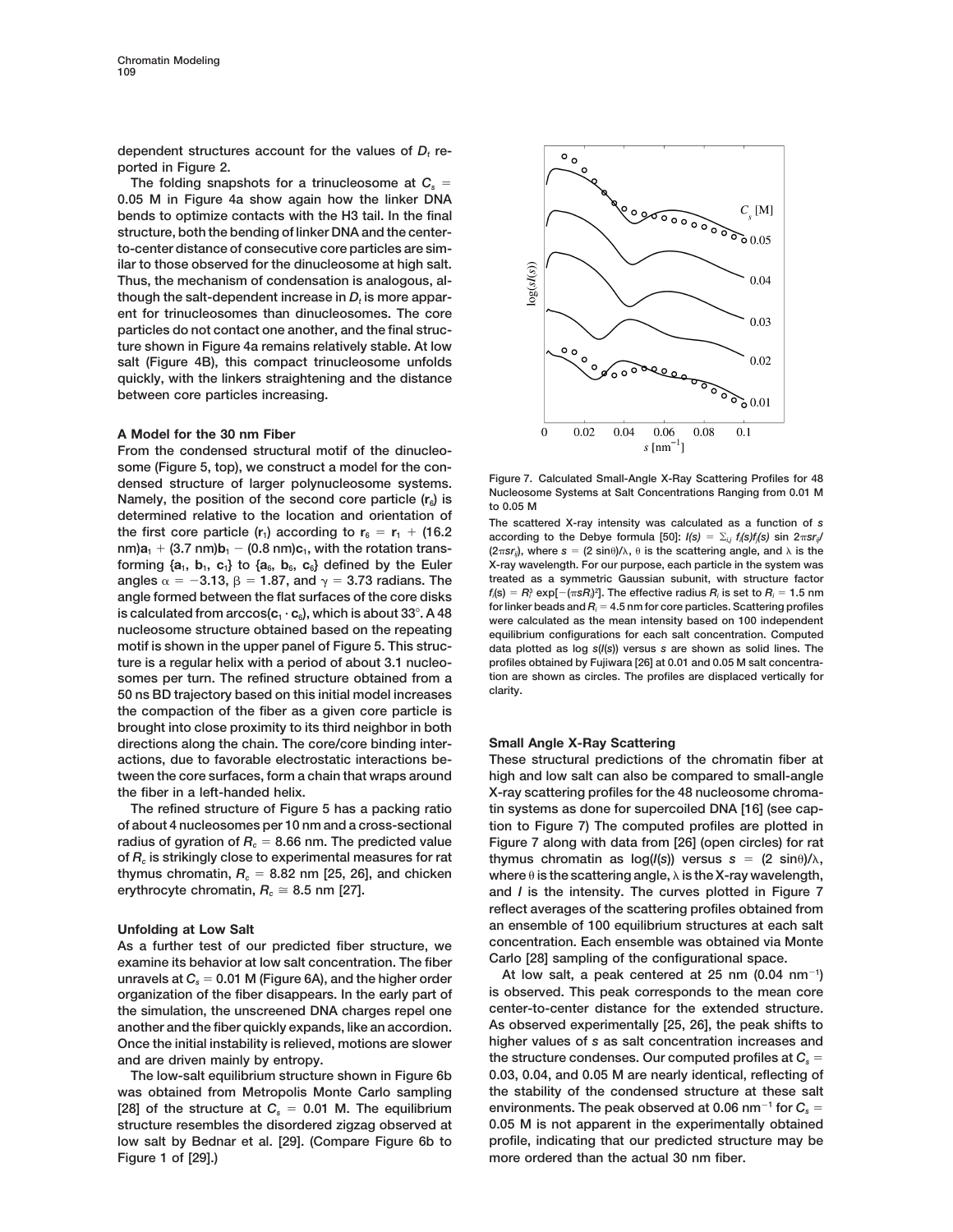| Table 1. Elastic and Geometric Parameters Used in the Dinucleosome Model |                                             |                                |  |
|--------------------------------------------------------------------------|---------------------------------------------|--------------------------------|--|
| Parameter                                                                | Description                                 | Value                          |  |
| $I_{\alpha}$                                                             | Equilibrium segment length                  | $3.0 \text{ nm}$               |  |
| h                                                                        | Stretching constant                         | 5000 $k_{\rm B}T/l_{\rm B}^2$  |  |
| C                                                                        | Twisting rigidity constant                  | $3.0 \times 10^{-12}$ erg · nm |  |
| $L_p$                                                                    | Elastic bending persistence length of DNA   | 50 nm                          |  |
| $\theta$ <sub>o</sub>                                                    | Angular separation between linker segments  | $90^\circ$                     |  |
| $r_{o}$                                                                  | Radius of wound DNA supercoil               | 4.8 nm                         |  |
| $2\omega_0$                                                              | Width of wound DNA supercoil                | $3.6 \text{ nm}$               |  |
| $\rho_i, i \in I_i$                                                      | Hydrodynamic radius of linker bead (set I)  | $1.5 \text{ nm}$               |  |
| $\rho_i, i \in I_c$                                                      | Hydrodynamic radius of core bead (set I.)   | $5 \text{ nm}$                 |  |
| $k_{\alpha x}$                                                           | Excluded volume parameter                   | 0.001                          |  |
| $\sigma_1$                                                               | Core/linker excluded volume parameter       | $3.0 \text{ nm}$               |  |
| $\sigma_{2}$                                                             | Core/core excluded volume parameter         | $2.0 \text{ nm}$               |  |
| $\Delta t$                                                               | Numerical time step for dynamics simulation | 2.0 <sub>ps</sub>              |  |

**Our macroscopic model for approximating the internal a characteristic peak for our chromatin fiber at 25** structure and dynamics of the chromatin fiber, based **on the well characterized discrete segment model for shifts to higher angles as the salt concentration insuperhelical DNA, discrete parameterization of the elec- creases and the structure condenses [25, 26]. trostatics associated with the core particle, and sophis**ticated mathematical machinery to describe the me-<br>
chanics of polynucleosomes subject to systematic and with recently proposed models in which the linker DNA chanics of polynucleosomes subject to systematic and **hydrodynamic forces, conforms to a diverse set of ex- remains extended [3, 4, 29] and is similar to the crossedperimental observations: linker class of models [31–33] in which the linker DNA**

- **1.** The predicted translation diffusion coefficients for **predicted fiber bears some similarity to the classic sole-**<br>dinucleosomes and trinucleosomes increase with poid model [5] in that core particles are wound around
- **linker segments remain relatively straight [1–3] due solenoid models [2].**
- 
- **4. The repeating condensed nucleosome motif, ob- likely due to binding with H1 linker histone. Experiments** well with experimental measurements for chicken<br>erythrocyte and rat thymus chromatin [25–27].<br>Applications are und
- 
- **6. Electrostatic charges on the core protein are respon- the initiation of transcription. For example, removal of**

| Table 2. Electrostatic Parameters for DNA |              |                 |  |
|-------------------------------------------|--------------|-----------------|--|
| C. [Molar]                                | $\nu$ [e/nm] | $\kappa$ [1/nm] |  |
| 0.01                                      | $-2.43$      | 0.330           |  |
| 0.02                                      | $-2.96$      | 0.467           |  |
| 0.03                                      | $-3.39$      | 0.572           |  |
| 0.04                                      | $-3.91$      | 0.660           |  |
| 0.05                                      | $-4.15$      | 0.738           |  |

**Summary 7. Simulated small-angle X-ray scattering profiles show ) for low salt conformations. This peak**

**passes through the center of the fiber. Additionally, the dinucleosomes and trinucleosomes increase with noid model [5] in that core particles are wound around** salt concentration, with the increase for trinucleo-<br>some more pronounced than for dinucleosomes linker/zigzag motificles not preclude a requiar periodic **some more pronounced than for dinucleosomes linker/zigzag motif does not preclude a regular periodic [19–21]. organization of nucleosomes in the 30 nm fiber. The** linker DNA bends, but more gently than in the standard

**to low electrostatic shielding. Our model adopts a The repeating nucleosome motif is similar to the disordered global zigzag conformation, similar to ex- nucleosome/linker DNA/linker histone structural motif perimental observations [29]. proposed by Bednar et al. [29] as a basis for higher** At higher salt concentration (*C<sub>s</sub>* = 0.05 M), the linker order folding of the fiber. They suggested, based on<br>DNA bends and core particles are brought into closer cryoelectron microscopy observations, that the two **DNA bends and core particles are brought into closer cryoelectron microscopy observations, that the two proximity [19, 20]. Condensation for small systems linker DNA segments attached to a core particle remain**  $\mathbf{r}$  in close contact for a few nanometers beyond the core, **served for small polynucleosome systems, results in** suggest that H1 helps maintain the exiting and entering a 30 nm diameter fiber for larger systems at  $C_s \ge 0.03$  linker DNA in close proximity [1, 3, 29]. This effect c **a** 30 nm diameter fiber for larger systems at *C<sub>s</sub>* ≥ 0.03 linker DNA in close proximity [1, 3, 29]. This effect could<br>M, as observed experimentally. The cross-sectional be incorporated into the potential energy functio M, as observed experimentally. The cross-sectional be incorporated into the potential energy function with radius of gyration of the fiber  $R_c = 8.66$  nm agrees additional attractive forces between the exiting and enadditional attractive forces between the exiting and en-

**erythrocyte and rat thymus chromatin [25–27]. Applications are underway to elucidate the mecha-5. The predicted condensed 30 nm fiber structure is nisms by which the modulation of the electrostatic unstable at low salt concentration and consequently charge density on the surface of the core particle govunfolds. erns chromatin structure and thus plays a key role in sible for modulating fiber condensation; see [30] and the positively charged basic tails from the core particle references therein. undermines the stability of the condensed structure in the absence of the linker histone H1 [34]. In addition,** transcriptionally silent domains in yeast contain hypo-<br>acetylated core histone H4 [35], while histone acetyla-*Cs* **[Molar]** n **[e/nm]** k **[1/nm] tion has been shown to be associated with transcription 0.01** 2**2.43 0.330 in a wide range of species and cell types [36–40]. Model-0.02** 2**2.96 0.467 ing these biochemical modifications of the core proteins 0.03** 2**3.39 0.572 requires a reparameterization of the core particle effec-0.04** <sup>2</sup>**3.91 0.660 tive charges following the same protocol of optimizing 0.05** <sup>2</sup>**4.15 0.738 the effective surface charges, as we describe in [8]. In**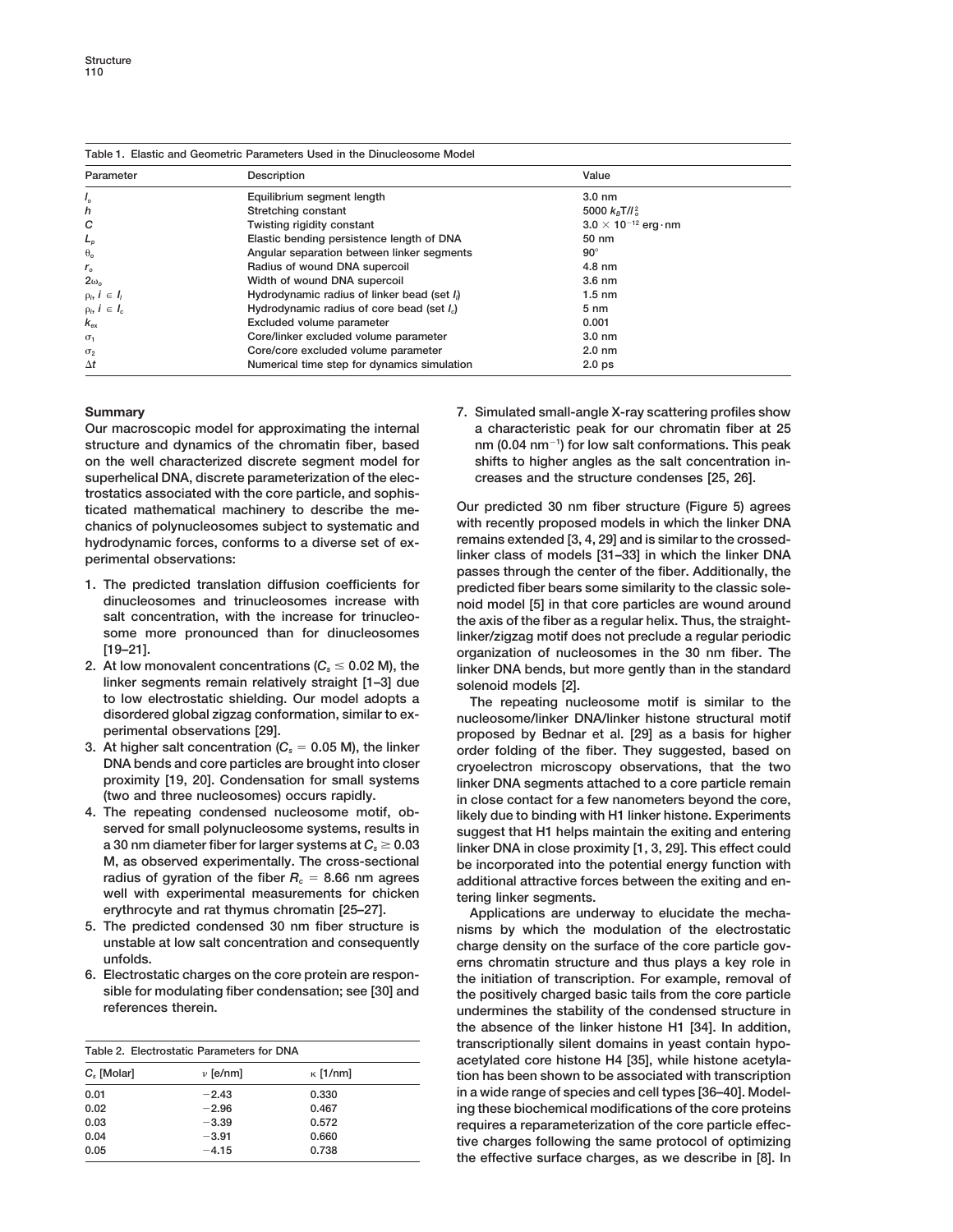**core disk, the unstressed trajectory of**  $a_{i-1}$  **is not parallel to a** when<br>**plexes**, such as resolvase-DNA system [41].

We have constructed a polymer-level computational **model for the chromatin fiber in which the electrostatic c**<sup>2</sup> **and structural properties of the core particle and linker** *<sup>i</sup>* 5 **c***<sup>i</sup>* **DNA are incorporated into polynucleosome systems of and {a**<sup>1</sup> **various sizes. Our model thus efficiently integrates atomic-level details of a biomolecule into an accurate nate system associated with the DNA segment connecting the core biophysical description of a system too large to treat** at r<sub>i</sub> and the li<br> **on the stemic socie.** Computed small, angle Y ray sect outlined next. on the atomic scale. Computed small-angle X-ray scat**tering profiles and hydrodynamic properties serve as Euler Angles criteria for judging the validity of our predicted struc- The bending and twisting terms in the potential energy function are**  $t$ ures. Simulations reveal salt-dependent condensation **analogous to the chromatin fiber. Our predicted com- one local coordinate system to the next. In the following sections, pact helical zigzag for the internal structure of the com- we will make use of the following sets of Euler angles: pact fiber, a form which represses transcription and •** For *i*, *i* + 1  $\in$  *I*<sub>n</sub> the angles  $\{\alpha_i, \beta_i, \gamma_i\}$  trans replication, has dimensions and features in excellent to the  $\{a_{i+1}, b_{i+1}, c_{i+1}\}$  coordinate sys  $t$ **replication, has dimensions and features in excellent agreement with experiment. The forces that modulate • For** *<sup>i</sup>* <sup>1</sup> **<sup>1</sup>** <sup>P</sup> *Ic***, the angles {**a*<sup>i</sup>* fiber condensation are electrostatic and thus can be **biochemically regulated via phosphorylation, acetylation, and other posttranscriptional modifications that are**  $k$ **nown to be associated with various genetic pathways.** Thus, further studies with our model can offer systematic<br>structural and dynamic data to compliment experimen-<br>examples held felled blind and the experiment experimentional para best felled blind and the experiment studes tal observations on fundamental biological processes associated with genomic packaging and transcription.

# **Mathematical Model for the Structure and Dynamics**

matin fiber model (configurational variables and potential energy **function) and the Brownian Dynamics (BD) propagation scheme. A** complete description of the methodology, including analytic expres-<br> $W$ e calculate  $\alpha_i^+$  from: **sions for the forces and torques associated with the potential energy function and simulation algorithm, is available at http://monod.** *<sup>i</sup>* <sup>2</sup> , **0, biomath.nyu.edu/index/chromatin\_supplement/index.html. (5)**

**Model Geometry where The model structure is illustrated in Figure 1. Each core particle disk is connected to one or two linker DNA segments (see Figure 1b). In** 24**. (6) Figure 1b, <sup>r</sup>***<sup>i</sup>* **denotes the position of the center of a core disk, while**  $r_{i-1}$ ,  $r_{i+1}$ , and  $r_{i+2}$  denote positions of linker DNA beads. The orientation of the core disk is specified by a local coordinate system  ${a_i}$ b<sub>i</sub>, c<sub>i</sub>} where the unit vectors a<sub>i</sub> and b<sub>i</sub> lie in the plane of the flat Euler rotation  $\{\alpha_i^+,\beta_i^+,\gamma_i\}$ . Then the Euler rotations are applied to surface of the disk, and  $\mathbf{c}_i = \mathbf{a}_i \times \mathbf{b}_i$ . The attachment of the linker  $\{ \mathbf{a}_i^+, \mathbf{b}_i^+, \mathbf{c}_i^+ \}$  to obtain  $\mathbf{b}_i^\text{DNA}$  and  $\mathbf{c}_i^\text{DNA}$ . **DNA to the core particle is illustrated in Figure 1. The linker DNA enters the core particle at the position**  $\mathbf{r}_i - \mathbf{r}_o[\mathbf{b}_i \cos \theta_o - \mathbf{a}_i \sin \theta_o] + \text{Calculation of the Potential}$  $w_o c_i$  and exits at position  $r_i - r_o b_i - w_o c_i$ . The scalar parameters  $r_o$ ,  $w_o$ , and  $\theta_o$  are determined by the geometry of the wrapped DNA **supercoil. Based on the crystal structure [6], we set the values of tial, and an excluded volume term [43]:** these parameters as follows:  $r_o = 4.8$  nm,  $w_o = 1.8$  nm, and  $\theta_o = 90^\circ$  (see Table 1).

**A local coordinate system {a***<sup>j</sup>* **, b***<sup>j</sup>* **, c***<sup>j</sup>* **} is also associated with each The first three terms represent elastic contributions from stretching, linker bead position, <sup>r</sup>***<sup>j</sup>* the linker beads. We define the sets  $l_c$  and  $l_l$  to be, respectively, the model electrostatic and excluded volume interactions, respectively.<br>set of core beads and the set of linker DNA beads. The vectors {a,} for  $i \in I_i$  are directed in the direction of the linker DNA segment: **Stretching** 

$$
\mathbf{a}_{i} = \begin{cases}\n(\mathbf{r}_{i+1} - \mathbf{r}_{j})/||\mathbf{r}_{i+1} - \mathbf{r}_{i}|| & \text{for } i + 1 \in I_{i} \\
\frac{\mathbf{r}_{i+1} - r_{o}(\mathbf{b}_{i+1} \cos \theta_{o} - \mathbf{a}_{i+1} \sin \theta_{o}) + w_{o} \mathbf{c}_{i+1} - \mathbf{r}_{i}}{||\mathbf{r}_{i+1} - r_{o}(\mathbf{b}_{i+1} \cos \theta_{o} - \mathbf{a}_{i+1} \sin \theta_{o}) + w_{o} \mathbf{c}_{i+1} - \mathbf{r}_{i}||} & \text{for } i + 1 \in I_{c}\n\end{cases}
$$

**addition, the methodology outlined here and in [8] can** Since the wrapped DNA does not make two full turns around the heused to construct models for other protein-DNA com-<br>
core disk, the unstressed trajectory of  $a_{i-1}$ plexes, such as resolvase-DNA system [41].<br> $a_i^-$  (see Figure 1c) and is calculated as  $a_i^- = a_i \cos \theta_o + b_i \sin \theta_o$ . **Similarly, the trajectory of the wrapped DNA, as it exits the core is denoted by a**<sup>1</sup> *<sup>i</sup>* **Biological Implications . The local coordinate systems of the wrapped DNA entering and exiting the core particle are given by:**

$$
\mathbf{a}_i^{\top} = \mathbf{a}_i \cos \theta_o + \mathbf{b}_i \sin \theta_o
$$
  
\n
$$
\mathbf{b}_i^{\top} = -\mathbf{a}_i \sin \theta_o + \mathbf{b}_i \cos \theta_o
$$
  
\n
$$
\mathbf{c}_i^{\top} = \mathbf{c}_i
$$
 (2)

 $i^+$ ,  $\mathbf{b}^+_i$ ,  $\mathbf{c}^+_i$ } = { $\mathbf{a}_i$ ,  $\mathbf{b}_i$ ,  $\mathbf{c}_i$ }. For the core particle, we introduce the  $\mathbf{b}_{i}^{\text{DNA}}, \mathbf{b}_{i}^{\text{DNA}}, \mathbf{c}_{i}^{\text{DNA}}\}$  (see Figure 1), to represent the local coordi- $\mathbf{a}$  **t**  $\mathbf{r}_i$  and the linker vertex  $\mathbf{r}_{i+1}$ . The calculation of { $\mathbf{a}_i^{\text{DNA}}, \mathbf{b}_i^{\text{DNA}}, \mathbf{c}_i^{\text{DNA}}$ 

 $,\beta_i, \gamma_i\}$ , that transform

- , the angles  $\{\alpha_i, \beta_i, \gamma_i\}$  transform from the  $\{\mathbf{a}_i, \mathbf{b}_i, \mathbf{c}_i\}$
- ,  $\beta_i$ ,  $\gamma_i$ } transform from the { $a_i$ ,  $b_i$ ,  $c_i$ }  $\bar{i}_{i+1}$ , **b** $\bar{i}_{i+1}$ , **c**<sub> $i+1$ </sub>} coordinate system.
- $i^+$ ,  $\beta_i^+$ ,  $\gamma_i^+$ } transform { $a_i^+$ ,  $b_i^+$ ,  $c_i^+$ } to  $P_{i}^{DA}$ ,  $\mathbf{b}_{i}^{DNA}$ ,  $\mathbf{c}_{i}^{DNA}$ }, and the angles  $\{\alpha_{i}, \beta_{i}, \gamma_{i}\}$  transform  $P_{i}^{DNA}$ , **b**<sub>*i*</sub><sup>DNA</sup>, **c**<sub>*i*</sub><sup>DNA</sup>} to {**a**<sub>*i*+1</sub>, **b**<sub>*i*+1</sub>, **c**<sub>*i*+1</sub>}.

*<sup>i</sup>* **, bDNA** *<sup>i</sup>* **, cDNA** *<sup>i</sup>* **}, and the associated Euler angles**  $i^+$ ,  $\beta_i^+$ ,  $\gamma_i^+$ }, are calculated based on the assumption that the core particle protein–DNA complex remains rigid, and twisting of the **DNA that is wrapped around the core does not contribute to the** Experimental Procedures **in the model.** Therefore,  $\alpha_i^+ = -\gamma_i^+$  Calculations of the vector  $a_i^{DNA}$  and the angle  $\beta_i^+$  are straightforward:

The linear differential equation is the mathematical representation of the chro-  
\nThis section outlines the mathematical representation of the chro-  
\n
$$
a_i^{DNA} = \frac{r_{i+1} - r_i + r_o b_i + w_o c_i}{||r_{i+1} - r_i + r_o b_i + w_o c_i||},
$$
\n(3)

$$
\beta_i^+ = \cos^{-1}(\mathbf{a}_i^+ \cdot \mathbf{a}_i^{\text{DNA}}). \tag{4}
$$

$$
\alpha_i^+ = \begin{cases}\n|\alpha_i| \text{ for } \mathbf{c}_i^+ \cdot \left( (\mathbf{a}_i^{\text{DNA}} - \cos \beta_i^+ \mathbf{a}_i^+) / \sin \beta_i^+ \right) > 0 \\
-\left| \alpha_i \right| \text{ for } \mathbf{c}_i^+ \cdot \left( (\mathbf{a}_i^{\text{DNA}} - \cos \beta_i^+ \mathbf{a}_i^+) / \sin \beta_i^+ \right) < 0,\n\end{cases}
$$
\n(5)

$$
|\alpha_i^+| = \cos^{-1}\left[\mathbf{b}_i^+ \cdot \left(\frac{\mathbf{a}_i^{\mathrm{DNA}} - \cos \beta_i^+ \mathbf{a}_i^+}{\sin \beta_i^+}\right)\right].
$$
 (6)

**i**, **we set**  $\gamma_i^+ = -\alpha_i^+$  to ensure that no torsion is introduced into the Euler rotation  $\{\alpha_i^+$ ,  $\beta_i^+$  $\{a_i^+, b_i^+, c_i^+\}$  to obtain  $b_i^{\texttt{DNA}}$  and  $c_i^{\texttt{DNA}}$ 

**. The scalar parameters** *ro***, The energy associated with a given polymer structure is estimated** *from the sum of several elastic energy terms, an electrostatic poten-*

$$
E=E_{\rm s}+E_{\rm T}+E_{\rm B}+E_{\rm C}+E_{\rm V}.
$$
 (7)

linker bead position,  $r_i$ , and is used to calculate the local torsion on **twisting, and bending, respectively.** The terms  $E_c$  and  $E_v$  are used to the linker beads. We define the sets  $l_c$  and  $l_i$  to be, respectively,

The stretching potential,  $E_s$ , is a computational device, and its treat $a_i = \begin{cases} \frac{1}{(1+i-1-i)} \cdot \frac{1}{(1+i-1-i)} & \text{if } i \neq i \end{cases}$ <br>  $a_i = \begin{cases} \frac{1}{(1+i-1-i)} \cdot \frac{1}{(1+i-1-i)} & \text{if } i \neq i \end{cases}$  (1) simulation [44], so as to balance realized deviations from the target<br>  $\frac{1}{(1+i-1-i)} \cdot \frac{1}{(1+i-1-i)} \cdot \frac{1}{(1+i-1$ length with the computational time step.  $E_s$  is written as: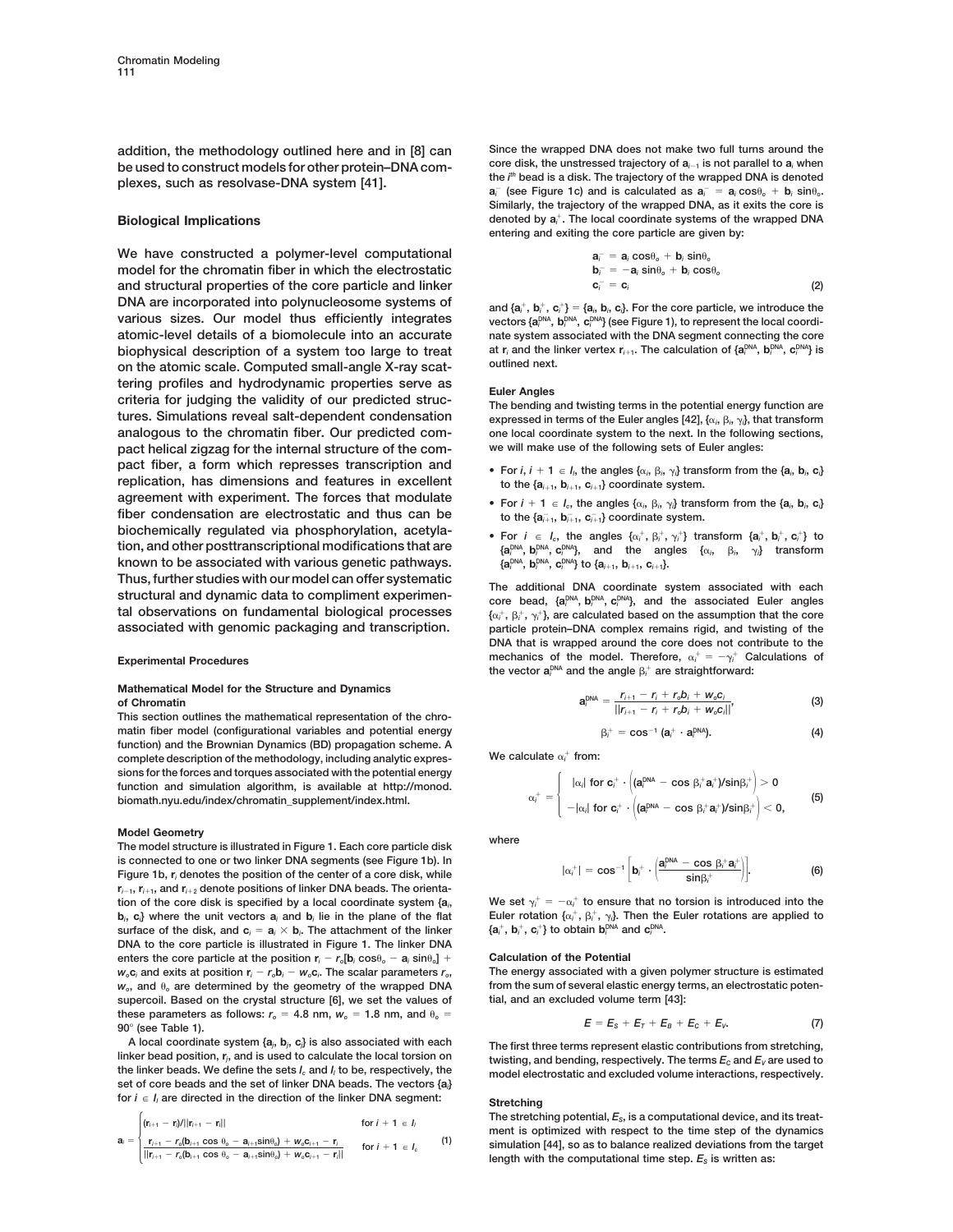$$
E_{\rm S} = \frac{h}{2} \sum_{i=1}^{N-1} (l_i - l_o)^2
$$
 (8)

**where** *li* **is the length of the segment connecting particle** *i* **to particle the notation** *rij* 5 **||r***<sup>j</sup>* 2 **r***<sup>i</sup>*  $i+1$ , calculated as:

$$
I_i = \begin{cases} ||\mathbf{r}_{i+1} - \mathbf{r}_i + r_o \mathbf{b}_i + w_o \mathbf{c}_i|| & \text{for } i \in I_c \\ ||\mathbf{r}_{i+1} - r_o \mathbf{b}_{i+1} + w_o \mathbf{c}_{i+1} - \mathbf{r}_i|| & \text{for } i + 1 \in I_c \\ ||\mathbf{r}_{i+1} - \mathbf{r}_i|| & \text{otherwise.} \end{cases}
$$
 (9)

constant and T is the absolute temperature, results in standard<br>deviations in segment length of around 10% of  $l_o$ . The motions of<br>the relatively large nucleosome beads in the present model tend to<br>produce greater stretch **2 <sup>0</sup> results in segment length deviations of less than 2% of the equilibrium segment length and a mean segment length equal to the equilibrium segment length for time steps of 2 ps.**

## **Twisting**

The torsional rotation about the segment connecting particles *i* and<br>
(*i* +1) is given by the sum of the Euler angles  $\alpha_i + \gamma_i$ , and the torsional<br>  $(k = k)$   $k_{ex}k_B T \sum_{n=1}^{\infty} \left| \sum_{n=1}^{\infty} \sum_{n=1}^{\infty} \left| \frac{\sigma_2}{r_{\text{quench$ **energy,**  $E_T$ , is calculated from:  $\sum_{i=1}^{T} E_T = (1+1)^{-\frac{1}{2}}$  (14)

$$
E_T = \frac{C}{2l_o} \sum_{i=1}^{N-1} (\alpha_i + \gamma_i)^2,
$$
 (10)

$$
E_B = \frac{g}{2} \sum_{i=1}^{N-1} (\beta_i)^2 + \frac{g}{2} \sum_{i \in I_c} (\beta_i)^2,
$$
 (11)

**be expressed as The bending constant,** *<sup>g</sup>***, can be calculated from:**

$$
g = L_p k_B T / l_o, \qquad (12)
$$

where  $L<sub>0</sub>$  is the bending persistence length.

## **Electrostatics**

 $\frac{1}{2}$  about the *i*<sup>n</sup> rotational degree of freedom at the  $n^{\text{th}}$  time step, and model is based on a discrete N-body potential that approximates the solution to the nonlinear Poisson-Boltzmann equation in the  $r^n \in \mathbb{R}^{3N}$  is the collective position vector for the N particles in the solvent surrounding the collective in solvent surrounding the collective in sol Beard and Schlick [8]. A single charge,  $q_i$ , is assigned to each linker bead, and a set of charges { $q_k^k$ } is assigned to each core disk, where the index k refers to the k<sup>th</sup> charge on the core disk. The position potential energy function are the systematic forces frame formulate here the systematic forces frame stochastic of the k<sup>th</sup> charge on the i<sup>th</sup> partic *th* particle is denoted by {**x**<sup>*jk*</sup>} for  $j \in I_c$ .  $\qquad \qquad$  deting a  $\omega$  is  $\qquad \qquad$  terms  $\omega$ 

The charge on a linker bead is calculated as  $q_l = v l_o$ , where  $v$  is<br>the effective linear charge density on DNA, calculated by fitting the<br>the mal interactions with the solvent. The correlation structure of the white noise terms is related to the hydrodynamic interactail of the Debye-Hückel potential for an infinitely long cylinder to the white noise terms is related to the hydrodynamic interactive Gouy-Chapman potential in  $k$ , the inverse Debye length for various levels of monovalent salt  $i$  **concentration, are listed in Table 2.** 

**)**d*nm***, The electrostatic contribution to the potential is calculated as the superposition of the fundamental solution to the linearized Poisson- where** d*nm* **is the Kronecker delta function.**

$$
E_{C} = \sum_{\substack{j>i+1 \ i, j \in l_{i}}} \frac{q_{i}^{2} e^{-\kappa r_{ij}}}{\epsilon r_{ij}} + \sum_{\substack{j>i+1 \ i \in l_{i} \ e^{-\kappa r_{ij}}}} \left[ \sum_{k=1}^{N_{c}} \frac{q_{i} q_{i}^{k} e^{-\kappa r_{ij} \kappa_{j}}}{\epsilon r_{ij \kappa_{j}}} \right] + \sum_{\substack{j>i+1 \ i, j \in l_{c}}} \left[ \sum_{k=1}^{N_{c}} \frac{q_{i}^{k} q_{i}^{l} e^{-\kappa r_{ij} \kappa_{j} \kappa_{j}}}{\epsilon r_{ij \kappa_{j} \kappa_{j}}} \right], \tag{13}
$$

**where k** denotes the inverse Debye length (salt dependent),  $\epsilon$  is the dielectric constant of the medium, and  $N_c$  is the number of point **charges on each core disk. In equation (13), we have introduced** the notation  $r^{ij} = ||\mathbf{r}_i - \mathbf{r}_j||$  to denote the distance between the centers *th* **and** *j th* **particles. Similarly, the distance between the center** of the  $i^{\text{th}}$  particle and the  $k^{\text{th}}$  charge on particle  $j\,\in\, I_c$  is denoted by  $r_{\vec{\textit{h}}|\textit{k}|\textit{k}} = ||\textit{\textbf{x}}^{\textit{k}}_{\textit{c}} - \textit{\textbf{r}}_{\textit{i}}||$ ; and the distance between the  $k^{\textit{th}}$  charge on particle **(9) i**  $\in$  *I<sub>c</sub>* and the *l*<sup>th</sup> charge on particle  $j \in$  *I<sub>c</sub>* is denoted by  $r_{\{i,k\}\{j\}} =$  $||\mathbf{x}_c^{ik} - \mathbf{x}_c^{jl}||.$ 

We use an equilibrium segment length of  $I_o = 3$  nm, which corre-<br>sponds to roughly 9 bp per segment.<br>It has been shown for the BD simulation of linear and circular<br>DNA [44] that a choice of  $h = 100k_B T / l_o^2$ , where  $k_B$  is

$$
E_V = k_{\text{ex}} k_B T \sum_{\substack{j>i \ l \in I_p j \in I_c}} \left[ \sum_{k=1}^{N_c} \frac{\left(\frac{\sigma_1}{r_{ijlk}}\right)^{22} - \left(\frac{\sigma_1}{r_{ijlk}}\right)^6}{\left(r_{ijlk}\right)^6} \right] +
$$

$$
k_{\text{ex}} k_B T \sum_{\substack{j>i \ l \in I_c}} \left[ \sum_{k=1}^{N_c} \sum_{l=1}^{N_c} \left(\frac{\sigma_2}{r_{ijkljl0}}\right)^{12} - \left(\frac{\sigma_2}{r_{ijkljl0}}\right)^6 \right].
$$
 (1.

The terms in equation (14) have a shallow minimum of value  $-k_{e}k_{B}T/4$  at a separation between charges of  $2^{1/6}\sigma$ , where  $\sigma$  and *kex* **are the parameters describing the Lennard-Jones interactions.**

where *C* is the torsional rigidity constant. **The excluded volume parameters (see Table 1)** are chosen to **ensure that particles do not overlap one another over the course of Bending**<br>The bending energy,  $E_B$ , is calculated from the set of angles denoting a simulation. It is not necessary to include a linker/linker excluded The bending energy,  $E_B$ , is calculated from the set of angles denoting volume term because the electrostatic repulsion between DNA seg-<br>
the deformation between the linker DNA segments.<br>
ments proves sufficient to prevent ments proves sufficient to prevent overlap.

## **Brownian Dynamics Algorithm**

**The BD algorithm [46] for rotational and translational motions can**

$$
\Delta \Omega_i^n = \frac{\Delta t}{\xi_i} \left( \tau_i + \omega_i \right)
$$
  

$$
\mathbf{r}^{n+1} = \mathbf{r}^n + \frac{\Delta t}{k_B T} \mathbf{D}(\mathbf{r}^n) \cdot \mathbf{f}^n + \mathbf{w}^n,
$$
 (15)

Expresentative charges are assigned to the linker beads as well as<br>on the surface of the core disks. The assignment of charges in the the absolute temperature. In equation (15),  $\Delta\Omega_i^p$  is a finite rotation<br>on the surfa dependent diffusion tensor  $D(r^n)$ . Associated with the intramolecular *<sup>c</sup>***} is assigned to each core disk, where potential energy function are the systematic forces <sup>f</sup>** *<sup>n</sup>* **and torques** t*<sup>n</sup>* terms  $\omega_i^n$  and  $w^n$ , which are white noise processes used to model

$$
\langle \tau_i^n \tau_i^m \rangle = 2k_B T \xi_i \delta_{nm}
$$
  

$$
\langle (\mathbf{w}^n)(\mathbf{w}^m)^T \rangle = 2\Delta t \mathbf{D}(\mathbf{r}^n) \delta_{nm},
$$
 (16)

For detailed methodology, see the supplementary material (http:// **monod.biomath.nyu.edu/index/chromatin\_supplement/index.html).**

## **Setup and Model Parameters**

**We chose reasonable parameter values from the literature wherever possible. Table 1 lists the elastic and geometric parameters used**  $\sum_{i} \sum_{i} \sum_{i} \frac{q_i^k q_i^l e^{-i\alpha f_{ijkl}}}{f_{i}^{k}}$ ,  $\sum_{i} \sum_{i} \sum_{i} \frac{q_i^k q_i^l e^{-i\alpha f_{ijkl}}}{f_{i}^{k}}$ ,  $\sum_{i} \sum_{i} \sum_{i} \frac{q_i^k q_i^l e^{-i\alpha f_{ijkl}}}{f_{i}^{k}}$ ,  $\sum_{i} \sum_{i} \sum_{i} \frac{q_i^k q_i^l e^{-i\alpha f_{ijkl}}}{f_{i}^{k}}$ ,  $\sum_{i} \sum_{i} \frac{q_i^k q_i^l e^{-i\alpha f_{ijkl}}}{f$ **(13) [8]. A reasonably accepted value for the twisting energy constant**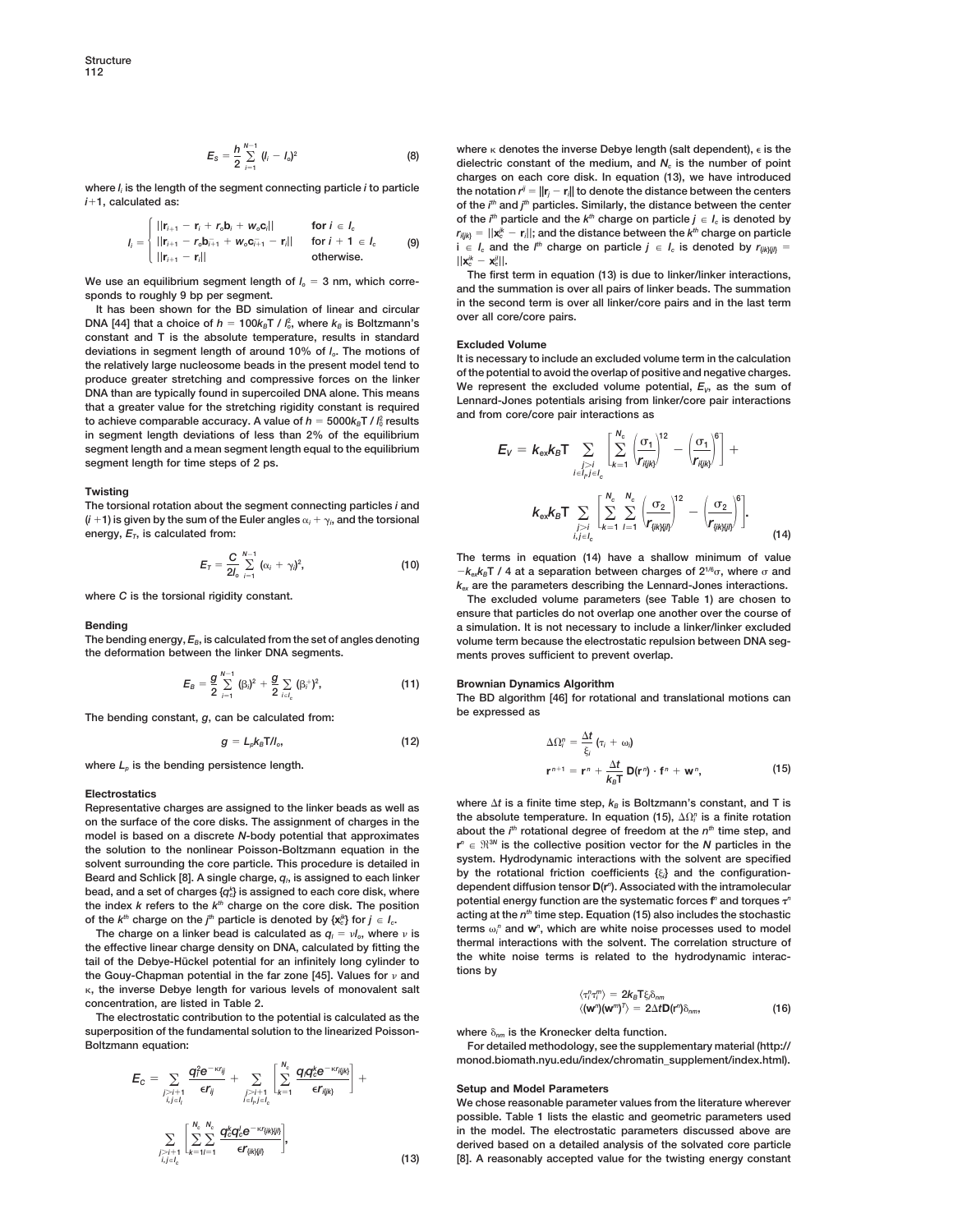is  $C = 3.0 \times 10^{-12}$  erg nm [47], which corresponds to a twisting (2000). Computational challenges in simulating large DNA over **persistence length of about 75 nm. The bending rigidity constant is long times. IEEE Comp. Sci. Eng.** *2***, 38–51.** calculated from equation (12) based on the persistence length of DNA, set here to be 50 nm, which yields  $g = 6.9 \times 10^{-13}$  erg. This electrostatics of macromolecules: the discrete surface charge **value is consistent with recent measures of the nonelectrostatic optimization algorithm and its application to the nucleosome. contribution to the bending rigidity (i.e., the high salt limit of the Biopolymers** *58***, 106–115. persistence length) [48]. 9. Allison, S.A., Austin, R., and Hogan, M. (1989). Bending and**

**gesting a substantially lower value for the nonelectrostatic contribu- anisotropy decay of a 209 base pair fragment by Brownian tion to the effective bending rigidity of DNA. See, for example, Eisen- simulation. J. Chem. Phys.** *90***, 3843–3854. berg [49], which reviews measurements of DNA flexibility based on 10. Westcott, T.P., Tobias, I., and Olson, W.K. (1995). Elasticity thehydrodynamic properties and on light-scattering properties of DNA ory and numerical analysis of DNA supercoiling: an application in solutions of various salt concentrations. Eisenberg derives a value to DNA looping. J. Phys. Chem.** *99***, 17926–17935. of 28.5 nm for the nonelectrostatic bending persistence length of 11. Olson, W.K., Westcott, T.P., Martino, J.A., and Liu, G. (1996). DNA. In fact, in an earlier modeling study, Schlick et al. [16] used Computational studies of spatially constrained DNA. In Mathe**a value of 31 nm for the elastic bending persistence length  $L_p$ , which matical Approaches to Biomolecular Structure and Dynamics, **is lower than the 50 nm value used in this study. J.P. Mesirov, K. Schulten, and D.W. Sumners, eds. (New York:**

**To estimate the effect of a lower value than that used in the results Springer-Verlag), pp. 195–121. reported here, we have performed preliminary calculations with the 12. Martino, J.A., and Olson, W.K. (1997). Modeling protein-induced** value of  $L_p = 28.5$  nm. We find that this lower value does not observ-<br>  $\frac{19-430}{2}$ .<br>
419–430. **ably effect the predicted global structures at the extreme salt con- 419–430. centrations of 0.01 and 0.05 M reported in our work. For dinucleo- 13. Ehrlich, L., Munkel, C., Chirico, G., and Langowski, J. (1997). A somes at high salt, the mean core center-to-center distance is Brownian distance is Brownian dynamics model for the chromatin field 271–279**. **reduced from 16.33 with**  $L_p = 50$  nm to 16.28 with  $L_p = 28.5$  nm, and **the translational diffusion coefficients of small polynucleosomes are 14. Shaw, S.Y., and Wang, J.C. (1993). Knotting of a DNA chain not affected in a statistically significant manner (i.e., values are during ring closure. Science** *260***, 533–536. 15. Rybenkov, V.V., Cozzarelli, N.R., and Vologodskii, A.V. (1993). the same within the error bars of the estimates). The geometric** descriptors of the condensed fiber remain nearly identical in terms **of radius of gyration and helical repeat. DNA double helix. Proc. Natl. Acad. Sci. USA** *90***, 5307–5311.**

**16. Schlick, T., Li, B., and Olson, W.K. (1994). The influence of salt In the absence of a universally accepted value for this parameter,** further studies will need to carefully evaluate the sensitivity of mod-<br>
aling results to variations in *L*, over the range of reported values<br> **1.** 67, 2146–2166. eling results to variations in  $L_p$  over the range of reported values.<br>**Figure is a proport to the only free party** on the case of the only free party of the Bednar, J., Furrer, P., Stasiak, A., Dubochet, J., Egelman, E.H.

rameters used in the model. We have shown [8] that the Debye-<br>Hückel electrostatic potential is accurate at distances of greater supercoiled DNA change during counterion-induced transition Hückel electrostatic potential is accurate at distances of greater **supercoiled DNA change during counterion-induced transition<br>
<b>Thus** setting a from loosely to tightly interwound superhelix. Possible implica-<br> **Thus** set than 1 nm at the salt concentration of  $C_s = 0.05$  M. Thus, setting the loosely to tightly interwound superhelix. Possible implicant the core/core excluded volume distance parameter to  $\sigma_s = 2$  nm tions for DNA structure in the core/core excluded volume distance parameter to  $\sigma_2 = 2 \text{ nm}$  tions for DNA structure in vivo. J. Mol. Biol. 235, 825–847.<br> **onsures that the potential ramains fairly accurate and the charges and the structure of the 18. Lyubchenko, Y.L., and Shlyakhtenko, L.S. (1997). Visualization ensures that the potential remains fairly accurate and the charges** are not allowed to overlap. The linker/core distance parameter is<br>set to  $\sigma_1 = 3$  nm to account for the approximate radius of double<br>helical DNA. ISA 94, 496-501.<br>helical DNA. Discussion of the approximate radius of doub

Support by the National Science Foundation (ASC-9157582, ASC-<br>
9704681, BIR-9318159), the National Institutes of Health (R01<br>
GM55164), and the John Simon Guggenheim Memorial Fund is<br>
gratefully acknowledged. We thank Qing

- 
- 
- **folding of the chromatin fiber? Proc. Natl. Acad. Sci. USA** *93***, chem.** *106***, 119–125. 10548–10555. 26. Fujiwara, S. (1992). Interpretation of the x-ray scattering profiles**
- **N. (1993). A chromatin folding model that incorporates linker model. Biophys. Chem.** *43***, 81–87. variability generates fibers resembling the native structures. 27. Greulich, K.O., Wachtel, E., Ausio, J., Seger, D., and Eisenberg,**
- 
- **6. Luger, K., Mader, A.W., Richmond, R.K., Sargent, D.F., and Rich- 28. Jian, H. (1997). A combined wormlike-chain and bead model particle at 2.8 A˚ resolution. Nature** *389***, 251–260. University.**
- **7. Schlick, T., Beard, D.A., Huang, J., Strahs, D., and Qian, X. 29. Bednar, J., et al., and Woodcock, C.L. (1998). Nucleosomes,**

- 
- **We note that there exists a wealth of physiochemical data sug- twisting dynamics of short linear DNAs. Analysis of the triplet**
	-
	-
	-
	-
	-
	-
	-
- Excluded volume parameters  $\sigma_1$ ,  $\sigma_2$ , and  $k_{ex}$  are the only free pa- 17. Bednar, J., Furrer, P., Stasiak, A., Dubochet, J., Egelman, E.H., Eth., 2001 Comparters used in the model. We have shown [8] that the Debye- a
	-
- **linker DNA bending in defined-length oligomers of chromatin. Proc. Natl. Acad. Sci. USA** *<sup>87</sup>***, 7603–7607. Acknowledgments 20. Yao, Y., Lowary, P., and Widom, J. (1991). Linker DNA bending**
	-
	-
	-
- Feceived: July 20, 2000<br>
Revised: November 20, 2000<br>
Revised: November 20, 2000<br>
Accepted: November 23, 2000<br>
Accepted: November 23, 2000<br>
Accepted: November 23, 2000<br>
Accepted: November 23, 2000<br>
Accepted: November 23, 20 **and spacer length. Cell** *33***, 831–841.**
- **References 24. Butler, P.J., and Thomas, J.O. (1984). A defined structure for the 30 nm fiber chromatin fiber which accommodates different 1. van Holde, K. (1988). Chromatin (New York: Springer-Verlag). nucleosomal repeat lengths. EMBO J.** *3***, 2599–2604.**
- 25. Fujiwara, S., Inoko, Y., and Ueki, T. (1989). Synchrotron x-ray **Academic Press). scattering study of chromatin condensation induced by mono-3. van Holde, K., and Zlatanova, J. (1996). What determines the valent salt: analysis of the small-angle scattering data. J. Bio-**
- **4. Woodcock, C.L., Grigoryev, S.A., Horowitz, R.A., and Whitaker, of chromatin at various NaCl concentrations by a simple chain**
- **Proc. Natl. Acad. Sci. USA** *90***, 9021–9025. H. (1987). Transition of chromatin from the "10 nm" lower order 5. Finch, J.T., and Klug, A. (1976). Solenoidal model for superstruc- structure, to the "30 nm" higher order structure as followed by ture in chromatin. Proc. Natl. Acad. Sci. USA** *73***, 1897–1901. small angle x-ray scattering. J. Mol. Biol.** *193***, 709–721.**
	- **mond, T.J. (1997). Crystal structure of the nucleosome core for dynamic simulations of long DNA. PhD thesis, New York**
		-